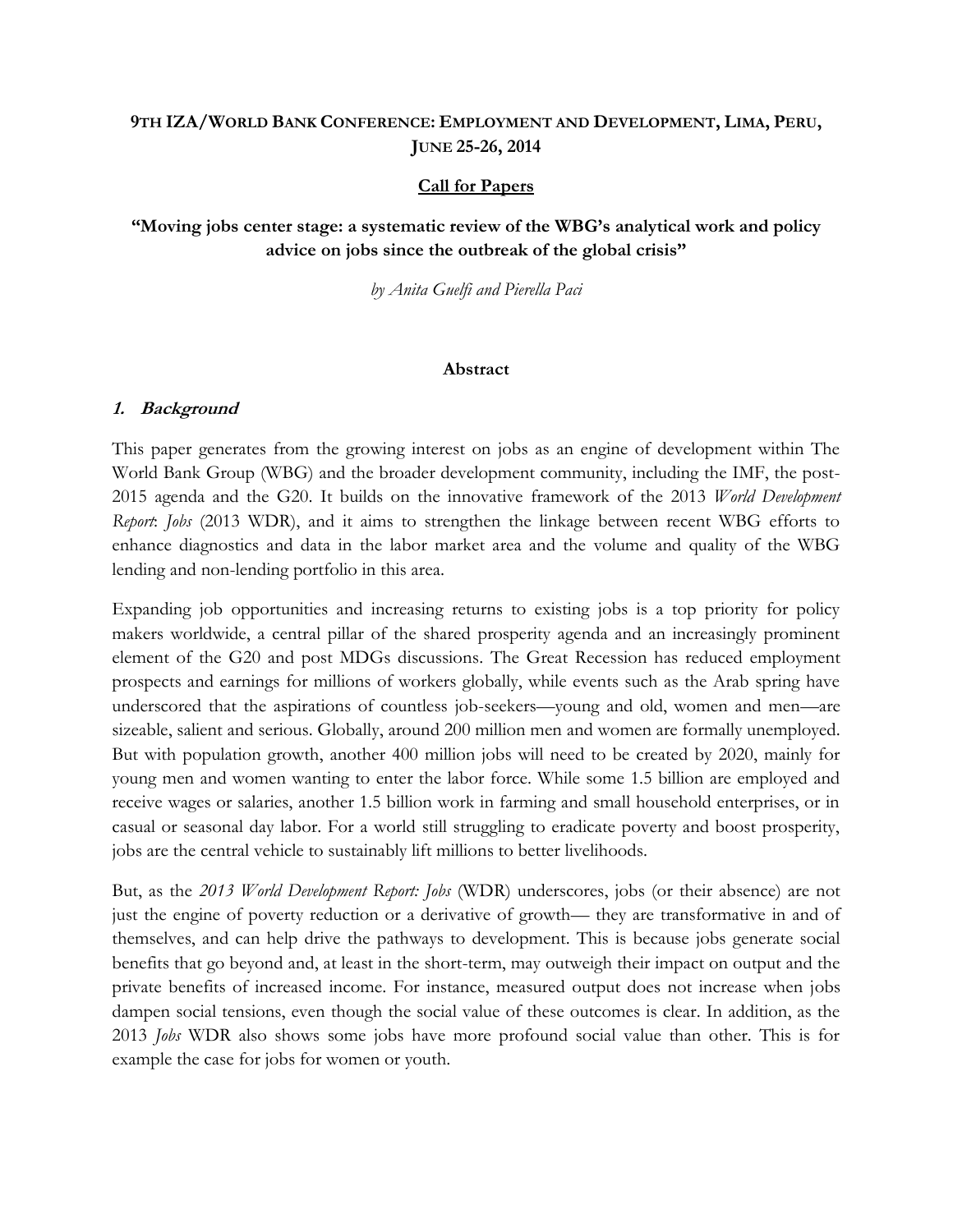This insight into the potential positive externalities associated with the creation of "jobs that are good for development" has profound implications for the design of effective development strategies at country level and of effective policy packages. Thus it should increase the extent to which growth and poverty reduction strategies at country level focus on job creation as a policy priority rather than a side-product of growth. It should also changes important elements of the policy advice given by WBG operational teams at country level. It does, for example, change the traditional view on the relative merits of micro and macro flexibility. It also justifies the need for "job strategies" in addition to more traditional growth and shared prosperity strategies.

This is clearly an innovative way of looking at the role of jobs in the development process and at the need for policy intervention in this area, a way that appears to question much of the traditional wisdom in this area, including the basic hypothesis of labor economics that working generates disutility. Interestingly enough, however, this view seems to have been implicit in the policy advice given by the WBG in some areas—i.e., programs to foster women economic empowerment, or promote youth employment. It was also the thinking behind many of the policy packages implemented (with varying degrees of success) by many countries in response to the 2008-2009 financial crisis — eg, the "Kurzarbeit" in Germany.

This paper provides a systematic review of all WBG analytical and advisory products since 2007 with a view to assess—using rigorous econometric techniques—the extent to which: (i) jobs has acquired a more prominent place in the WBG portfolio and (ii) the WBG policy advice in this area has evolved to reflect changing countries priorities and emerging empirical evidence.

To this end, a comprehensive mapping of the WBG's work on jobs and job-related issues has been carried out to detect the relative importance of this topic in the Bank's daily activity. In particular, we chose to resort to a systematic review approach, which – as it will be described in more detail below - was applied both to design the query method we used to search the documents which could have been relevant for our study and to decide how to proceed in selecting those to be reviewed.

### **2. Main objectives**

Build on the approach and policy framework taken by the 2013 WDR framework, this systematic review aims at answering the following sets of questions:

- 1. Has the attention given to jobs as a driver of development increased over the years and to what extent is this in response to changes in economic environment as opposed to changing in underlying economic model?
- 2. To what extent has the view that jobs have intrinsic values and some jobs have higher externalities than others permeated the WBG policy advice and has this changed over time?
- 3. Do differences in policy advice given adequately reflect differences in country priorities? Has this alignment increased over time? What other factors come to play?
- 4. Are the different strands of advice given in the fiscal, macro and labor sphere coherent and consistent over time?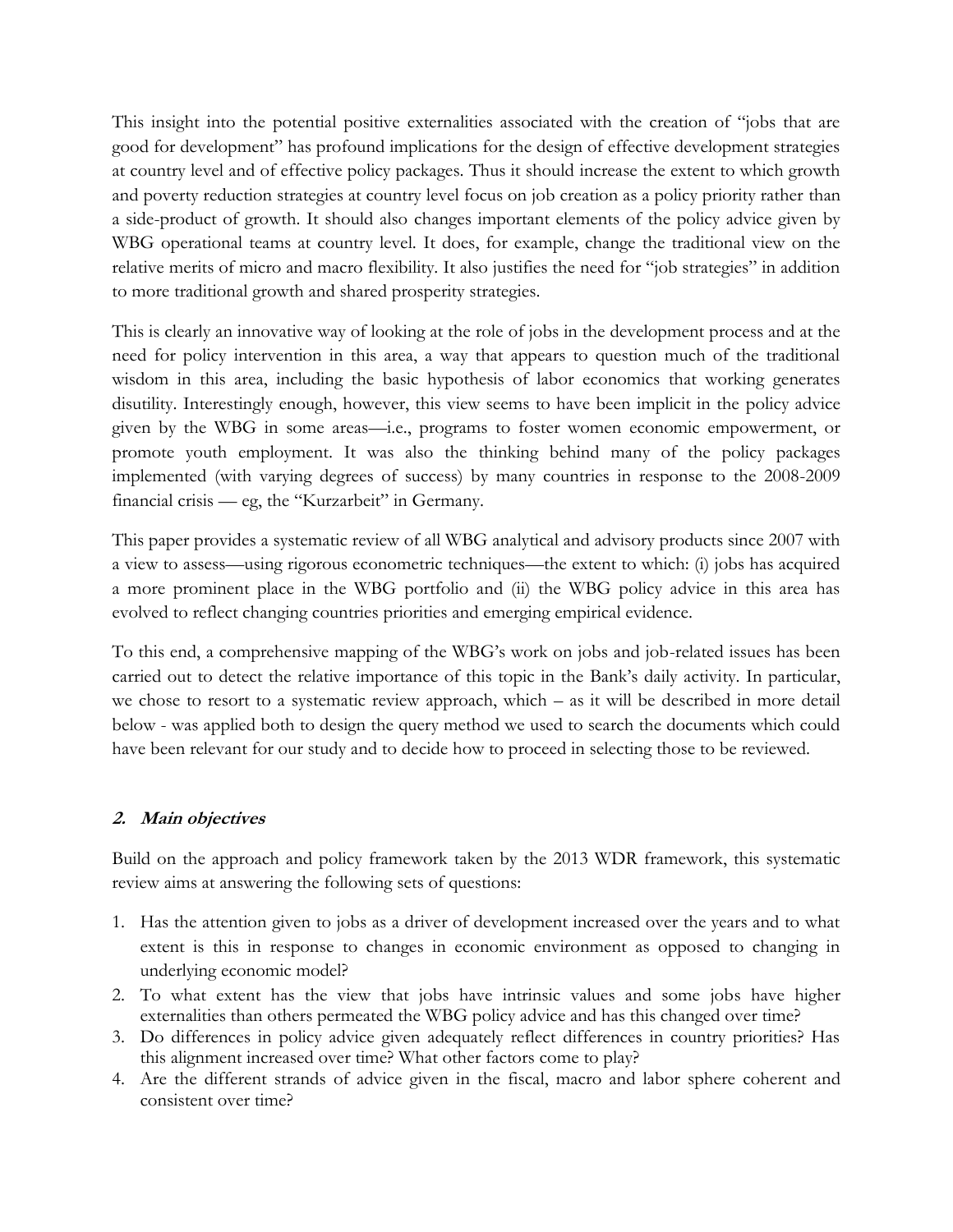## **3. Methodology**

l

A comprehensive mapping of potentially relevant WBG's work on jobs and jobs-related issues requires the screening of a wide and manifold set of different products which form the core of the WBG's daily activity. In particular, the bulk of these activities can be summarized into two main categories:

- i) Knowledge products (KPs), i.e. all reports and analytical studies supporting the Bank's policy advice to member countries, including the activities of technical assistance;
- ii) Development policy lending (DPL), i.e. the operational tool adopted by the Bank to directly support governments for policy and institutional reforms aimed at achieving a set of specific development results.

The first choice we had to make was then what type of products we wanted to focus on. Though the ultimate scope of our project will be the analysis and evaluation of the whole spectrum of WB's products, we nonetheless decided to start focusing first only on the Knowledge Products. This is in itself a very wide and heterogeneous group of products, covering many different types of Bank's analytical work (Country Economic Memoranda, Poverty Assessments, Sector and Thematic Reports), including the activities/products the WB carries out to provide technical assistance to its member countries.

Given the high degree of heterogeneity of the WB's knowledge products, our systematic review methodology had to be adapted to the specific characteristics of the WBG's available documentation, thereby presenting itself as a "pseudo" systematic review. Whereas a "pure" systematic review approach could indeed be applied to the analysis and evaluation of the most traditional section of the Bank's knowledge products (CEMs, PAs, etc.), the same does not apply to the technical assistance activities, which however represent a significant share of the knowledge products delivered by the Bank in the last years.

*3.1 Identification of potential relevant WB's products: the search strategy*

Our search methodology consisted of the following two main strategies:

# i. **Selection by thematic codes and ad hoc survey for the Task Team Leaders in charge of the specific product.**

Since 2002 the WBG has issued a theme<sup>1</sup> coding system which provides the basis for analyzing and reporting on the content of bank activities. These codes are assigned to lending operations, economic and sector work, technical assistance (non-lending), research activities, client training, and other activities that directly serve the Bank's external clients. The entire set consists of 83 different codes which are in turn re-grouped in 11 main areas of WB's activity (e.g. economic management, public sector management, social protection and risk management, etc.)<sup>2</sup>. For our

<sup>&</sup>lt;sup>1</sup> At the same time since 2002 a sector coding system was also created to indicate which part of the economy mainly receives the Bank's support.

<sup>&</sup>lt;sup>2</sup> The entire list can be found at[: http://siteresources.worldbank.org/PROJECTS/Resources/ThemeCodesLists.pdf.](http://siteresources.worldbank.org/PROJECTS/Resources/ThemeCodesLists.pdf)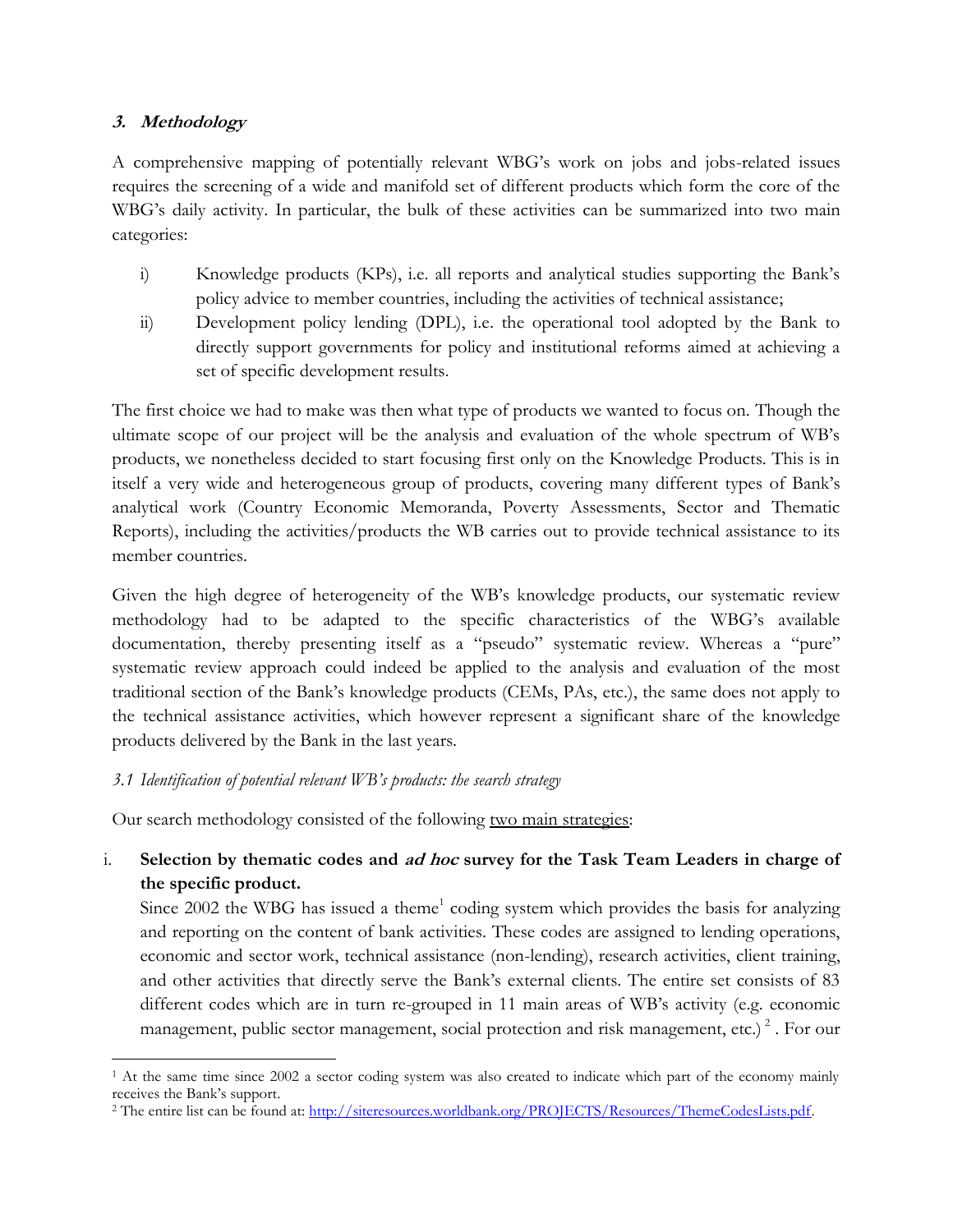jobs review we selected 16 specific theme codes, which are shown in Table 1. Once the selection of the theme codes was completed, we proceeded to extract from the WBG's database all knowledge products associated with the selected codes, which had been delivered (or planned to be delivered) between 2007 and 2014. Through this procedure we ended up collecting 1,190 knowledge products (76 CEMs, 56 PAs, 221 STS, 837 NLTA).

| Priority<br>listing | Theme<br>code | <b>Theme Name</b>                                                |
|---------------------|---------------|------------------------------------------------------------------|
| 1                   | 51            | Improving labor markets                                          |
| $\overline{2}$      | 55            | Social Protection and Labor Policy and System                    |
| 3                   | 41            | Micro, Small and Medium Enterprise support                       |
| 4                   | 54            | Social Safety Nets/Social Assistance and Social Care<br>Services |
| 5                   | 20            | Analysis of economic growth                                      |
| 6                   | 24            | Other economic management                                        |
| 7                   | 53            | Poverty strategy, analysis and monitoring                        |
| 8                   | 76            | Rural non-farm income generation                                 |
| 9                   | 103           | Urban Economic Development                                       |
| 10                  | 99            | Other Private Sector Development                                 |
| 11                  | 25            | Administrative and Civil Service Reform                          |
| 12                  | 40            | Regulation and Competition Policy                                |
| 13                  | 45            | <b>Export Development and Competitiveness</b>                    |
| 14                  | 49            | Trade Facilitation and Market Access                             |
| 15                  | 58            | Conflict Prevention and Post-Conflict Reconstruction             |
| 16                  | 59            | Gender                                                           |

| Table 1 – WBG's Theme Codes |
|-----------------------------|
|-----------------------------|

Each product obtained through this query was associated with the name of a Task Team Leader (TTL), i.e. the person who was in charge of its delivery. We thus decided to implement a quick survey designed to directly ask each TTL about (Table 2): i) the actual coverage of jobs-related issues inside the document; ii) the relative importance of the jobs topic in the whole document; and iii) the specific jobs-angle eventually adopted.

| Table 2 - TTLs' Survey on selected WBG's Knowledge Products |  |  |  |
|-------------------------------------------------------------|--|--|--|
|                                                             |  |  |  |

| <b>WB DOCUMENT DETAILS</b> |    |                                                         |                  |                                   | <b>QUESTIONS</b> |                                                                  |                |                                                                       |                 |                                       |                                                      |  |  |
|----------------------------|----|---------------------------------------------------------|------------------|-----------------------------------|------------------|------------------------------------------------------------------|----------------|-----------------------------------------------------------------------|-----------------|---------------------------------------|------------------------------------------------------|--|--|
| <b>Country</b>             | ID | <b>Project Report</b><br><b>Year Delivered</b><br>Title | this<br>product? | Were<br>you the<br><b>TTL</b> for |                  | Did the<br>product<br>cover<br>jobs/labor-<br>related<br>issues? |                | How would you<br>evaluate the relative<br>importance of this<br>task? |                 | Which<br>was the<br>specific<br>angle | Further<br>issue in the overall  jobs/labor comments |  |  |
|                            |    |                                                         |                  |                                   |                  | <b>YES NO YES</b>                                                | N <sub>O</sub> |                                                                       | Low Medium High |                                       | adopted                                              |  |  |
|                            |    |                                                         |                  |                                   |                  |                                                                  |                |                                                                       |                 |                                       |                                                      |  |  |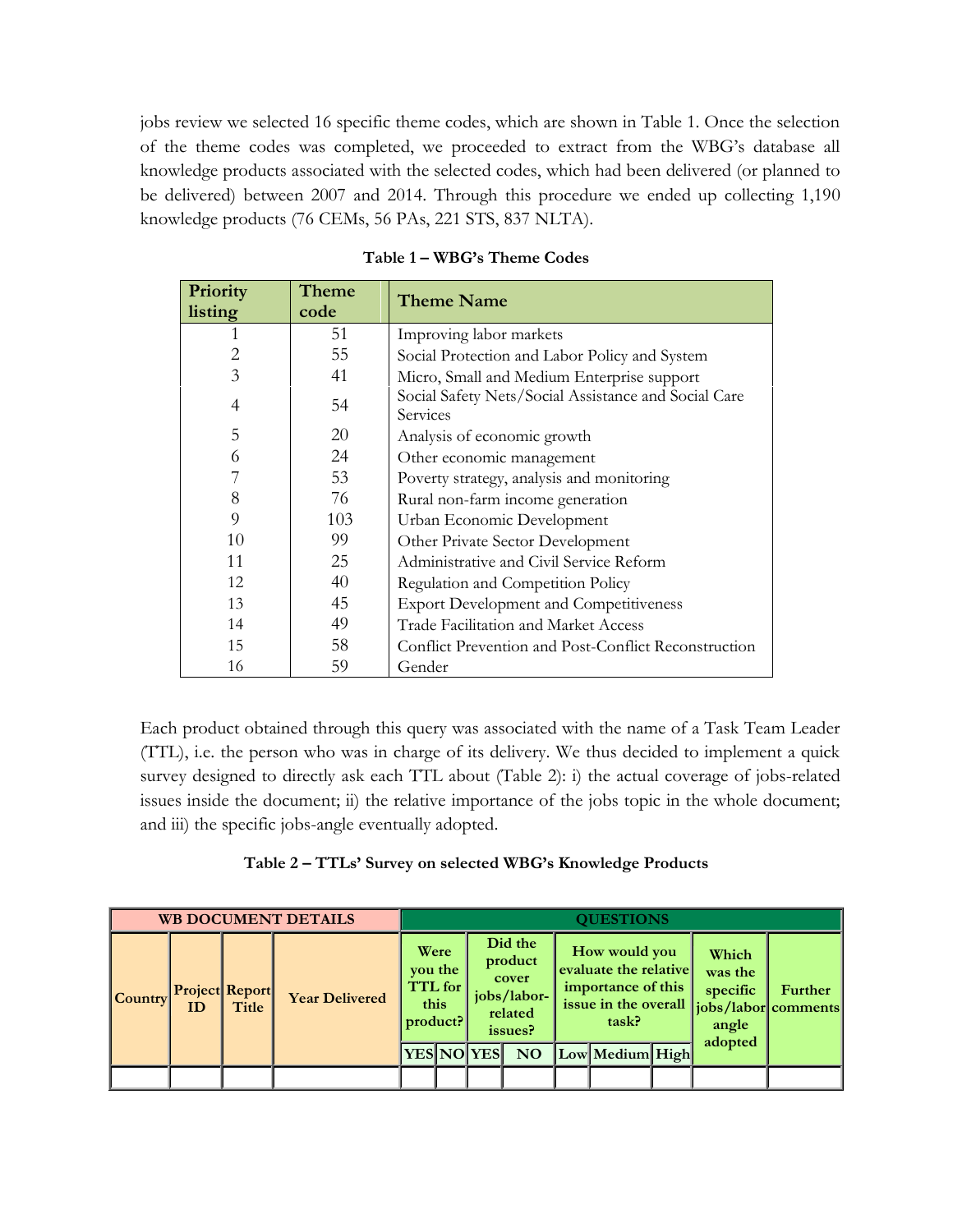# ii. **Comprehensive search of WBG's jobs-related documents in the World Bank's Image Bank Database.**

ImageBank is a WBG's database containing most of the World Bank's Reports produced since 1946. With the aim of being as exhaustive as possible in our search for jobs-related documents we thus decided to run an extensive query on the ImageBank database resorting to a specific software called "Teragram". The time-span covered, as in the previous step, the period ranging between 2007 and 2014. In particular, our Teragram query was carried out using a predetermined list of 37 different keywords related to jobs and labor market issues. More specifically, we asked the software to run our query with a minimum occurrence of 5 times for every keyword appearing in the documents.

## *3.2 Selection criteria*

The first step of our search strategy (i.e. selection of theme codes + TTLs' surveys) enabled us to select a significant number of products<sup>3</sup> that, not only according to the associated code but also according to the opinion of their TTLs, have been deemed to address jobs-relevant issues. In particular, the TTLs' answers allowed us to re-group all selected documents into three main groups: i) WB's products with low coverage of jobs-related issues; ii) WB's products with medium coverage of jobs-related issues; iii) WB's products with high coverage of jobs-related issues.

In this context, our first selection criteria was to include in our review only those products which, according to our survey, turned out to have either "medium" or "high" jobs-related content.

The second step consisted in merging this selection of jobs-relevant documents with the results of our more general Teragram query. This enabled us to extract from the wide and still too general database obtained from the Teragram query a subsample of products with a double-proved relevance for our review.

This subsample will represent the first set of documents to be analyzed and evaluated in our project. However we will also go back again to the results of the Teragram query with the aim of re-running a second, more specific search on all those documents which were put aside by the merging procedure.

## *3.3 Analysis and evaluation methods*

 $\overline{\phantom{a}}$ 

The analysis begins with a systematic desk review of the products selected. For consistency, the common templates presented in Tables 1-3 in the Appendix will be used during the review. Each able refers to one of the standard elements of a typical WBG analytical product: diagnostics, policy advice, and monitoring. The questions vary to reflect differences in the nature of the issues covered in each of component.

<sup>&</sup>lt;sup>3</sup> At present, about 200 knowledge products have been selected, but the survey is still going on and we do not have a final number yet. Final results will be available at the end of January.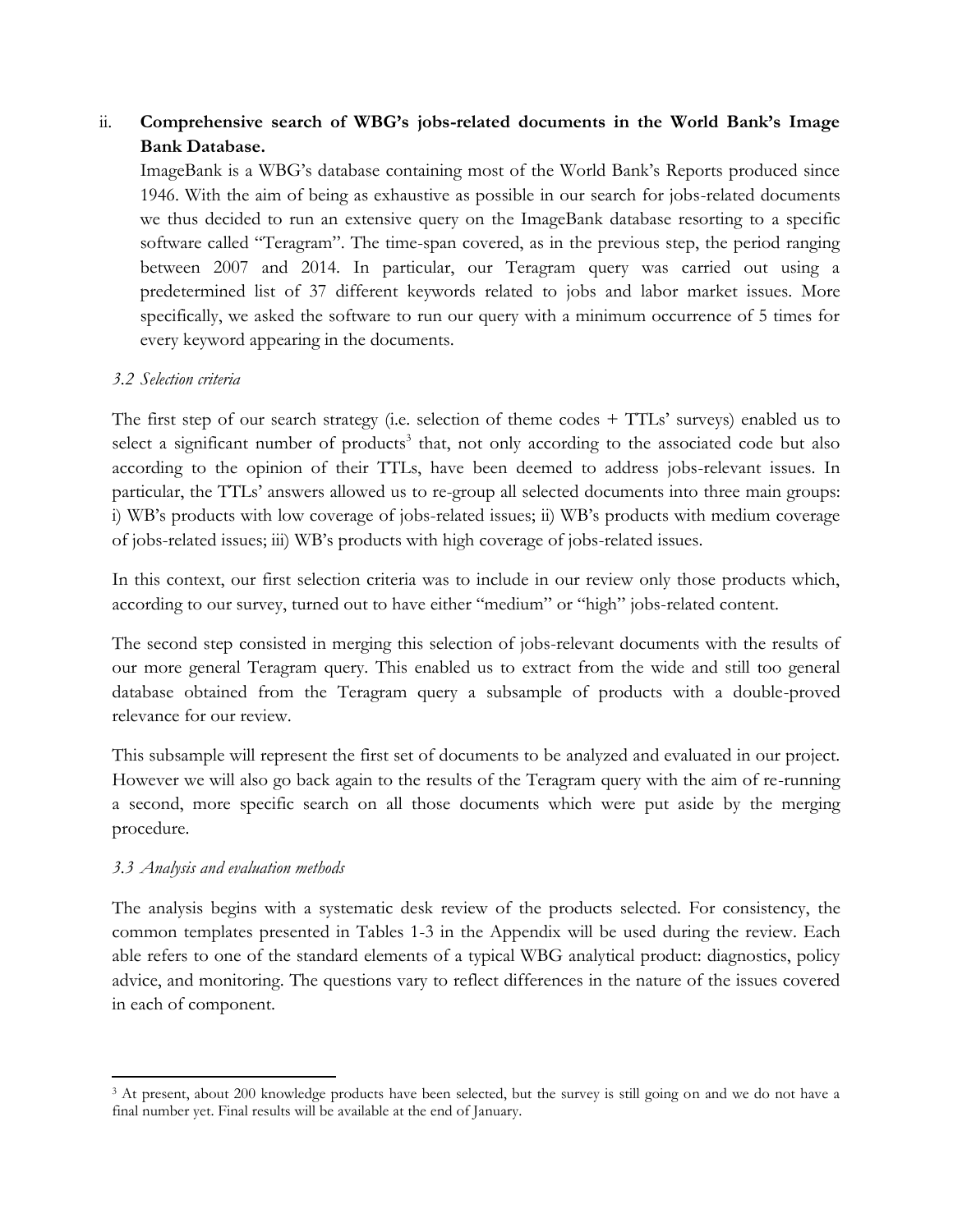The findings will then be summarized using qualitative as well as standard statistical and econometric techniques. Detailed basic statistics, disaggregated by region, sector of activity and country typology, will be used to describe trends over time in the importance of job related issue in the WBG portfolio and the distribution of these activities across regions and type of country. While a pike in job focused tasks around the time of the crises is expected, we will be looking for stable upward trends in the share of the portfolio with a strong focus on jobs, especially in the less obvious sectors—social protection, poverty, gender—as a sign of increased relevance. The hypothesis that the occurrence of the financial crises and the innovative approach of the WBG have changed the views of WBG team on the desirability of particular policies, and of targeting jobs with higher intrinsic social, will be tested using regression analysis—mainly Probit—allowing for variation across different factors as well as over time. Similar technique will be used to test the extent to which variations in the policy advised provided reflects differences in country priorities, in line with the conclusions of the WDR.

#### *3.4 Synthesis: methods and first results*

This is still a work in progress. Final results of our TTLs' survey will be ready at the end of January, so that during the month of February we will be able to review the selected documents according to the described methodology. Final results and a complete paper will thus be available in March.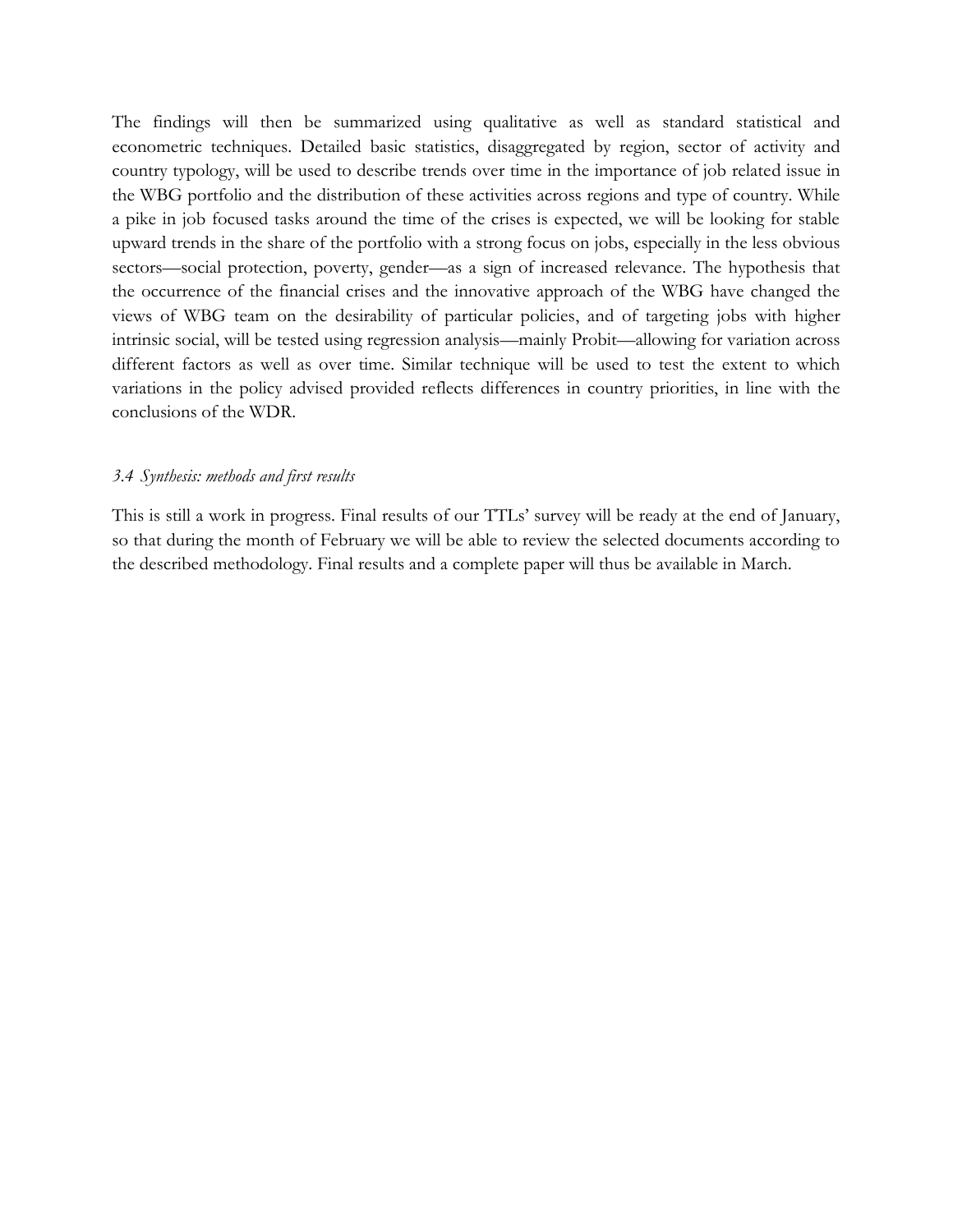# **APPENDIX**

# **Table 1 - Jobs Stock-Taking Exercise on WB work - Template #1: Diagnostics**

| <b>WB DOCUMENT DETAILS</b> |               |            |                 |                   |            |                  | <b>JOBS DIAGNOSTIC FRAMEWORK</b> |                                      |                    |                            |                      |                          |                 |                                      |  |
|----------------------------|---------------|------------|-----------------|-------------------|------------|------------------|----------------------------------|--------------------------------------|--------------------|----------------------------|----------------------|--------------------------|-----------------|--------------------------------------|--|
| <b>Country</b>             | <b>Sector</b> | <b>URL</b> | Report<br>Title | Year<br>Delivered | <b>TTL</b> | <b>Reviewers</b> | Jobs<br>relevance<br>overall     | Specific<br>jobs<br>angle<br>adopted | Questions<br>asked | Methodological<br>approach | Short<br>description | Key<br><b>Indicators</b> | Data<br>sources | Main<br>conclusions/Policy<br>advice |  |
|                            |               |            |                 |                   |            |                  |                                  |                                      |                    |                            |                      |                          |                 |                                      |  |
|                            |               |            |                 |                   |            |                  |                                  |                                      |                    |                            |                      |                          |                 |                                      |  |
|                            |               |            |                 |                   |            |                  |                                  |                                      |                    |                            |                      |                          |                 |                                      |  |
|                            |               |            |                 |                   |            |                  |                                  |                                      |                    |                            |                      |                          |                 |                                      |  |
|                            |               |            |                 |                   |            |                  |                                  |                                      |                    |                            |                      |                          |                 |                                      |  |
|                            |               |            |                 |                   |            |                  |                                  |                                      |                    |                            |                      |                          |                 |                                      |  |
|                            |               |            |                 |                   |            |                  |                                  |                                      |                    |                            |                      |                          |                 |                                      |  |
|                            |               |            |                 |                   |            |                  |                                  |                                      |                    |                            |                      |                          |                 |                                      |  |
|                            |               |            |                 |                   |            |                  |                                  |                                      |                    |                            |                      |                          |                 |                                      |  |
|                            |               |            |                 |                   |            |                  |                                  |                                      |                    |                            |                      |                          |                 |                                      |  |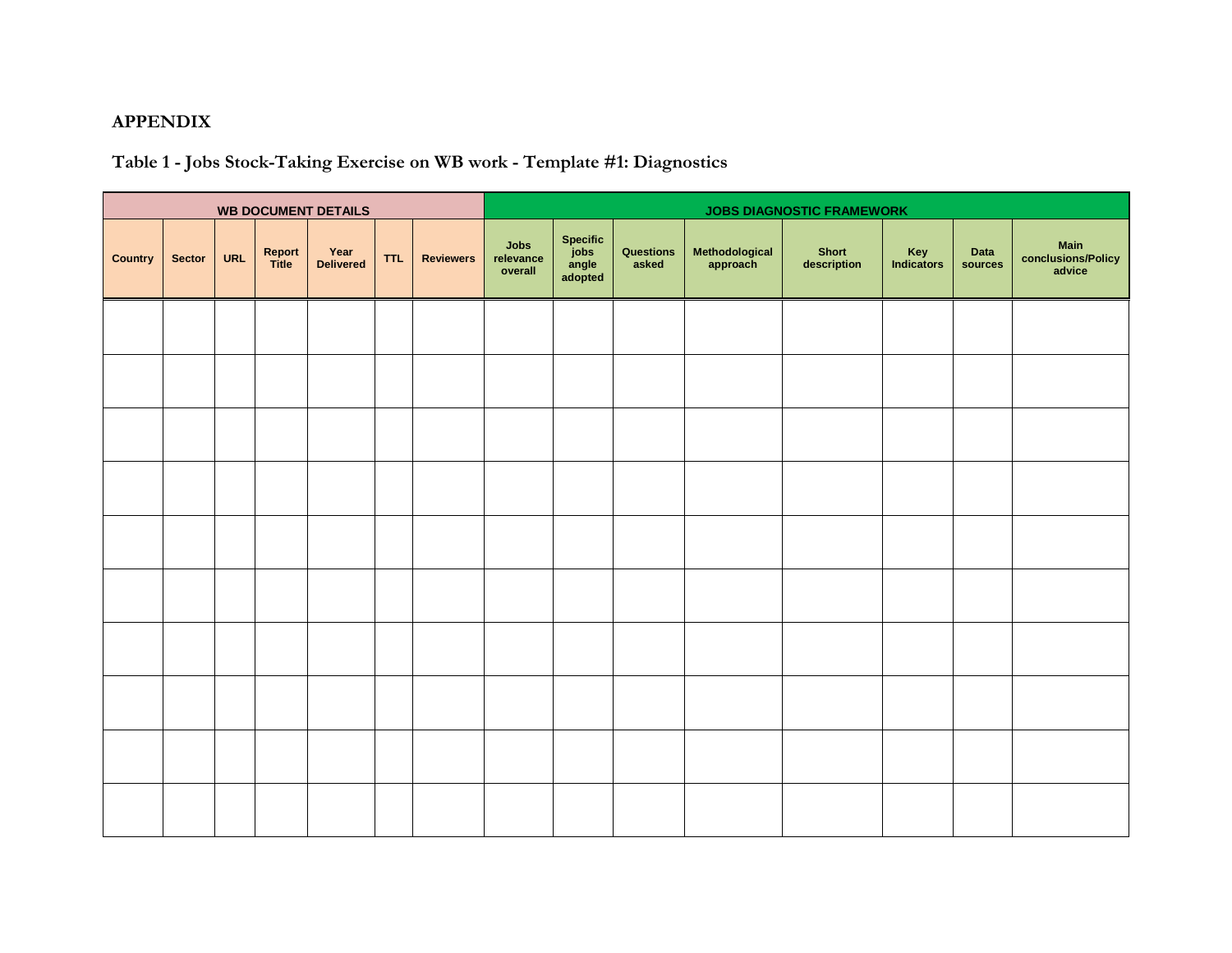|                |               |            |                        | <b>WB DOCUMENT DETAILS</b> |            |                  | POLICY ADVICE FRAMEWORK            |                                  |                               |                               |                       |  |  |
|----------------|---------------|------------|------------------------|----------------------------|------------|------------------|------------------------------------|----------------------------------|-------------------------------|-------------------------------|-----------------------|--|--|
| <b>Country</b> | <b>Sector</b> | <b>URL</b> | Report<br><b>Title</b> | Year<br><b>Delivered</b>   | <b>TTL</b> | <b>Reviewers</b> | <b>Main</b><br>conclusions<br>from | <b>Factors</b><br>of<br>strength | <b>Factors of</b><br>weakness | <b>Policy recommendations</b> |                       |  |  |
|                |               |            |                        |                            |            |                  | diagnostic                         |                                  |                               | Fundamentals                  | Labor market policies |  |  |
|                |               |            |                        |                            |            |                  |                                    |                                  |                               |                               |                       |  |  |
|                |               |            |                        |                            |            |                  |                                    |                                  |                               |                               |                       |  |  |
|                |               |            |                        |                            |            |                  |                                    |                                  |                               |                               |                       |  |  |
|                |               |            |                        |                            |            |                  |                                    |                                  |                               |                               |                       |  |  |
|                |               |            |                        |                            |            |                  |                                    |                                  |                               |                               |                       |  |  |
|                |               |            |                        |                            |            |                  |                                    |                                  |                               |                               |                       |  |  |
|                |               |            |                        |                            |            |                  |                                    |                                  |                               |                               |                       |  |  |
|                |               |            |                        |                            |            |                  |                                    |                                  |                               |                               |                       |  |  |
|                |               |            |                        |                            |            |                  |                                    |                                  |                               |                               |                       |  |  |
|                |               |            |                        |                            |            |                  |                                    |                                  |                               |                               |                       |  |  |
|                |               |            |                        |                            |            |                  |                                    |                                  |                               |                               |                       |  |  |
|                |               |            |                        |                            |            |                  |                                    |                                  |                               |                               |                       |  |  |
|                |               |            |                        |                            |            |                  |                                    |                                  |                               |                               |                       |  |  |
|                |               |            |                        |                            |            |                  |                                    |                                  |                               |                               |                       |  |  |
|                |               |            |                        |                            |            |                  |                                    |                                  |                               |                               |                       |  |  |

**Table 2 - Jobs Stock-Taking Exercise on WB work - Template #2: Policy Advice**